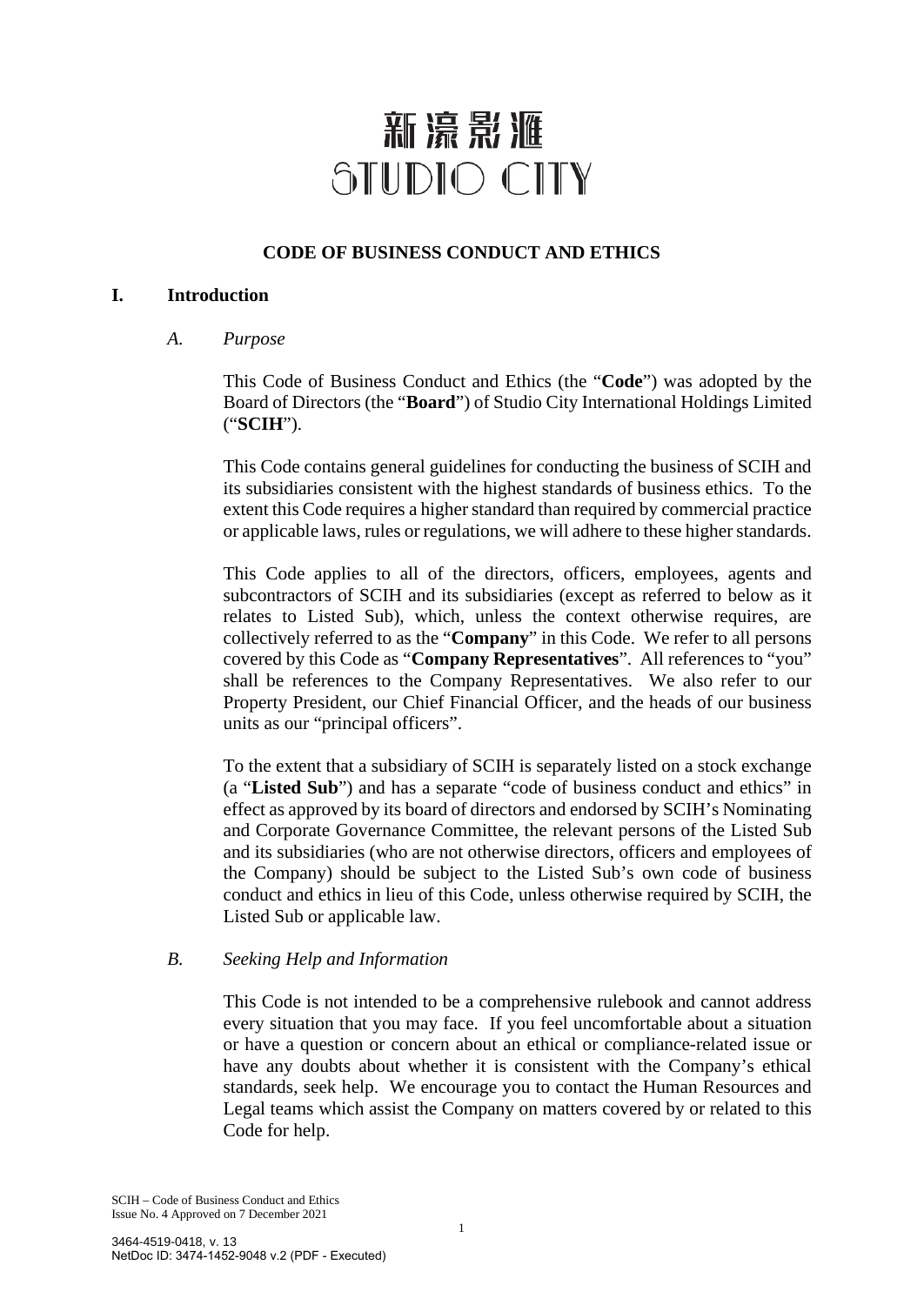## *C. Reporting Violations of this Code*

All Company Representatives have a duty to report any known or suspected violation of this Code, including any violation of the laws, rules, regulations or policies that apply to the Company. If you know of or suspect a violation of this Code, promptly report the conduct to your supervisor, who will work with you to investigate your concern or direct your concern to the appropriate department within the Company. If you do not feel comfortable reporting the conduct to your supervisor or you do not get a satisfactory response, you may contact your supervisor or Human Resources team directly or submit your complaint to our hotline or via email set up under our Procedures for Handling Complaints and Whistleblowing. All reports of known or suspected violations of applicable laws or this Code will be handled sensitively and with appropriate confidentiality. The Company will protect your confidentiality to the extent possible, consistent with law and the Company's need to investigate your concern.

This Code will be enforced on a uniform basis for everyone, without regard to their position within the Company.It is Company policy that any individuals who violate this Code will be subject to appropriate discipline, which may include termination of employment. This determination will be based upon the facts and circumstances of each particular situation. An individual accused of violating this Code will be given an opportunity to present his or her version of the events at issue prior to any determination of appropriate discipline. Individuals who violate any applicable law or this Code may become subject to civil damages, criminal fines and prison terms. The Company may also face substantial fines and penalties and may incur damage to its reputation and standing in the community. If your conduct as a representative of the Company does not comply with applicable laws or with this Code, it may result in serious consequences for both you and the Company.

#### *D. Policy Against Retaliation*

In no event will there be any retaliation against someone for reporting an activity that he or she in good faith believes to be a violation of any law, rule or regulation. Any supervisor or other employee intimidating or imposing sanctions on a Company Representative for reporting a matter will be disciplined, which may include termination of employment.

It is against the law to retaliate against a person, including with respect to their employment, for providing information that the person reasonably believes to be true to a law enforcement officer relating to the possible commission of any violation of law. Company Representatives who believe that they have been retaliated against by the Company, its employees, contractors, subcontractors or agents, for providing information to or assisting in an investigation conducted by a governmental authority or a person in a supervisory role (or another person who has the authority to investigate or terminate misconduct) in connection with conduct that the employee reasonably believes constitutes a violation of rule or law, may seek redress through governmental agencies.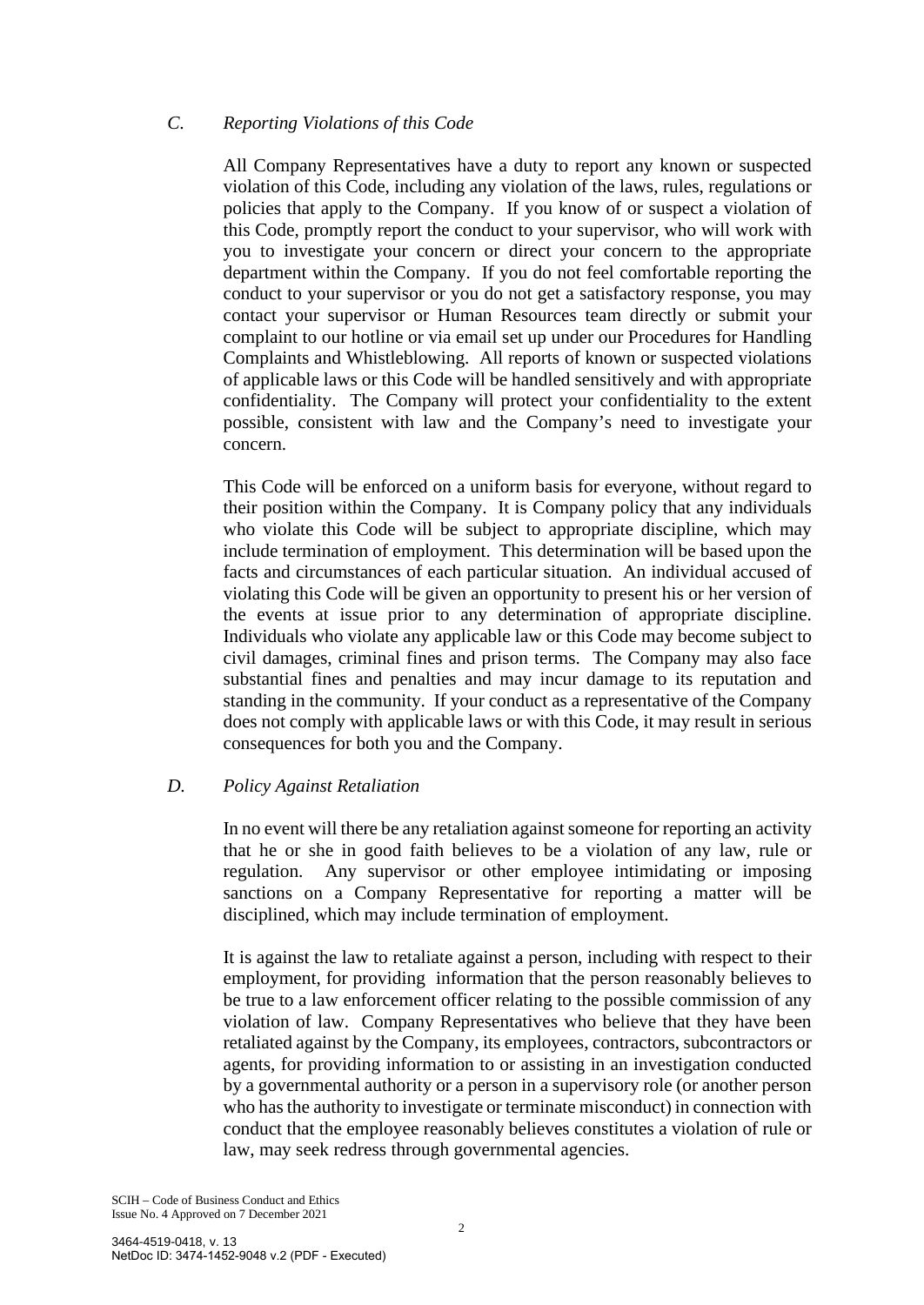It is important to note that our policy against retaliation is to protect Company Representatives engaging in responsible reporting of activities which they, in good faith, believe are in violation of company policies or legal rules and regulations. However, it is equally important for the Company to safeguard our Company Representatives from malicious accusations based on unfounded information which the person reporting the activity knows is untrue. A Company Representative who files a report against another employee knowing that the report contains false information or allegations will be subject to internal review and appropriate discipline.

*E. Waivers of this Code* 

Waivers or exceptions to our Code will be granted only in advance and only under limited and exceptional circumstances. Waivers of this Code for employees may be made only by an executive officer of the Company. Any waiver of this Code for our directors, executive officers or other principal officers may be made only by the Board and will be disclosed to the public as may be required by applicable laws or the rules of the New York Stock Exchange. In determining whether or not any waiver of the provisions of this Code is required to be disclosed, please refer to the Company's Guidelines for Corporate Communication and on Disclosure Controls and Procedures. In case of doubt, please consult the Legal team for guidance.

## **II. Internal and External Dealings**

*A. Patrons* 

The Company seeks to provide excellent service to all third parties ("**patrons**") with whom it conducts business. To this end, the Company Representatives should abide by the following principles.

- Act appropriately and in good faith in his or her dealings with the Company's patrons.
- Respect the views of the Company's patrons, including suggestions and requests made by the patrons concerning services offered by the Company. Moreover, the Company shall seek to address all customer complaints promptly and fairly.
- Provide the Company's patrons with facts concerning the services offered by the Company that the Company deems appropriate for the patrons to be aware of.

The Company Representatives shall maintain the confidentiality of information entrusted to them by the Company or its patrons, except when disclosure is duly authorized or legally mandated. Confidential information includes all nonpublic information that may be of use to the Company's competitors, or harmful to the Company or its patrons, if disclosed.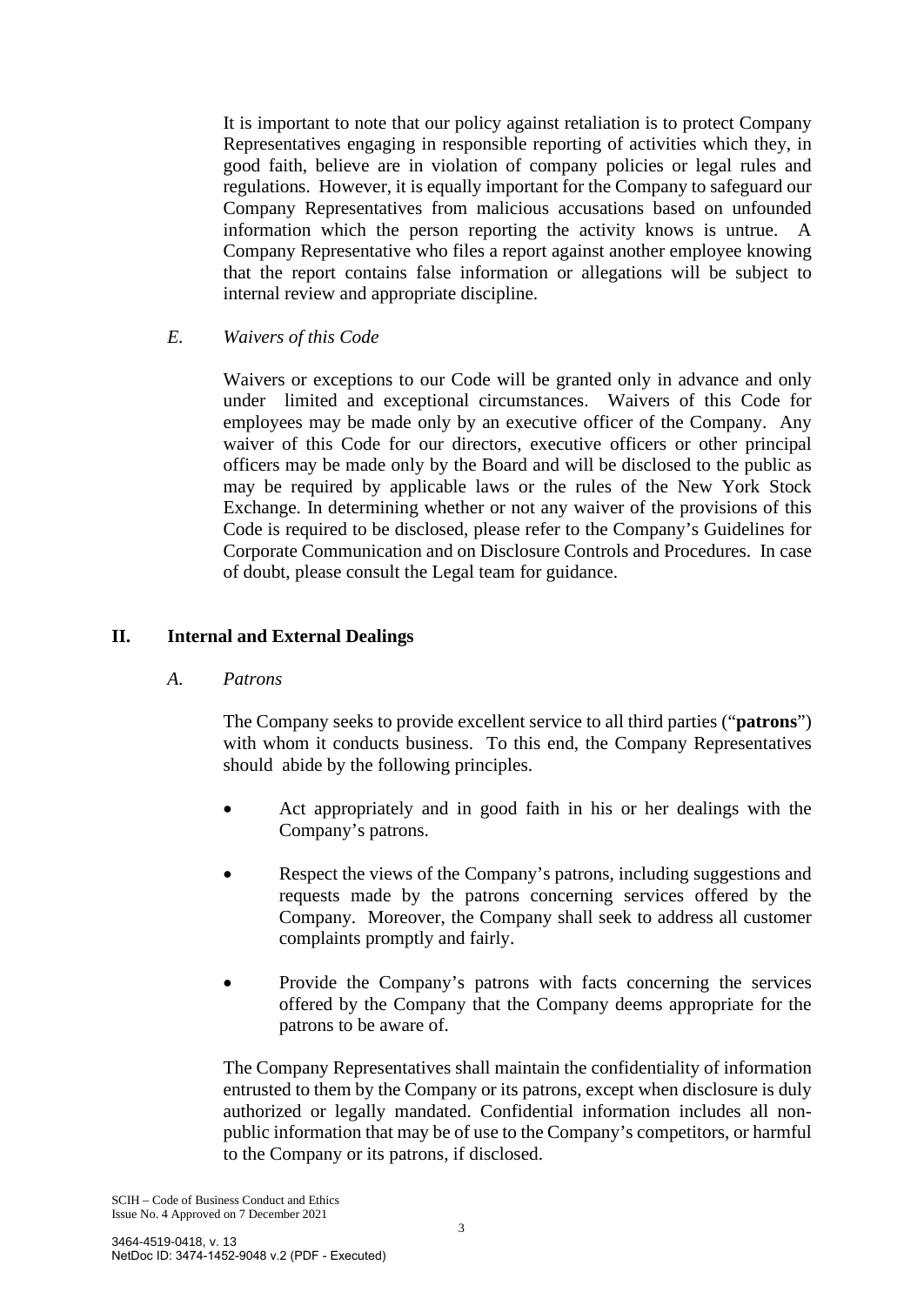For the avoidance of doubt, this Section A shall not apply to any non-executive directors of the Company.

*B. Shareholders* 

The Company shall endeavor to maximize shareholder value. The Company Representatives of the Company shall implement the following principles.

- Seek to maximize shareholder value by achieving profitability through sound management.
- Respect the rights of the Company's shareholders, including the right to obtain adequate access to information which the Company is required by law to disclose. Disclosure about the Company's affairs, operations and financial condition shall be made in accordance with the Company's Guidelines for Corporate Communications and Continuous Disclosure and Disclosure Controls and Procedures.
- *C. Employment Practices and Workplace Health and Safety*

The Company seeks to create a workplace environment that is harmonious, respectful of the rights of all Company Representatives, and conducive to attaining excellence in the quality of service provided to the Company's patrons. The Company Representatives should respect each other as a member of the same community, and should endeavor to create and maintain a harmonious corporate culture. To achieve this objective, the following principles should be implemented at all times.

- The Company is committed to providing a workplace free of discrimination, harassment and bullying.
- The Company shall not engage in any discriminatory employment practice, which is not in compliance with applicable laws.
- Sexual harassment is strictly prohibited on the part of the Company Representatives as well as any party providing services to the Company, including temporary workers, independent contractors or other professional service providers of the Company.
- Decisions regarding employees shall be made taking into consideration all relevant factors such as market conditions, business requirements and performance of the Company as well as other relevant factors such as performance, capability, effort and degree of contribution made by the employees concerned.
- The Company is committed to the health and safety of its Company Representatives, patrons and partners. Each Company Representative has a responsibility to understand and comply with all applicable health and safety laws and guidelines and Company policies, and to identify and report health and safety hazards and security concerns.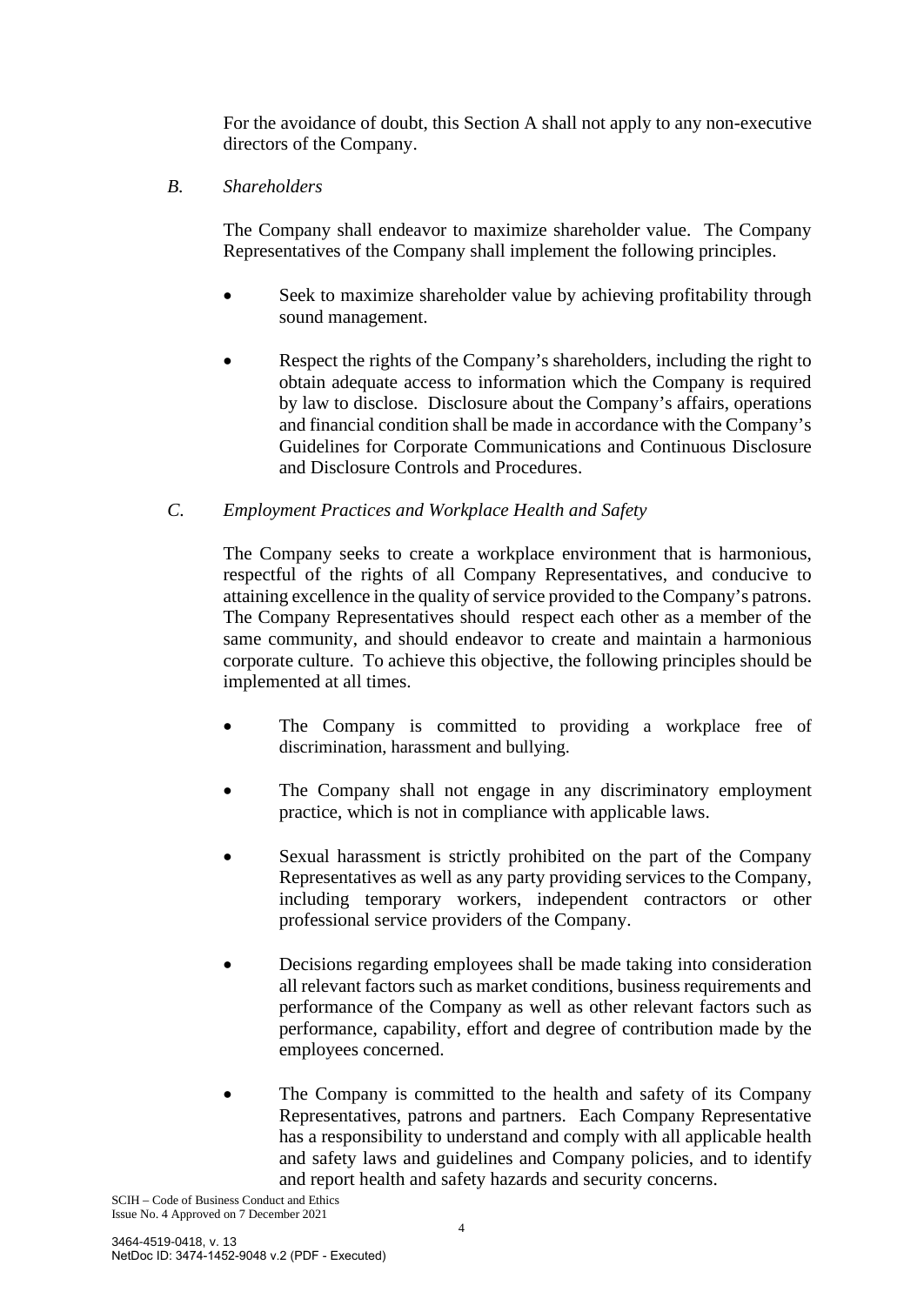## *D. Competitors and Business Partners*

The Company prides itself on being a responsible corporate citizen. The Company should continue to abide by the following principles.

- The Company strives to respect its competitors and compete fairly and honestly with them. The Company shall not seek any competitive advantage obtained through unethical or illegal means.
- The Company should not take unfair advantage of any person through concealment, manipulation or abuse of privileged information, misrepresentation of material facts or any unfair business practice.

## *E. Human Rights*

The Company is committed to respecting and protecting human rights and the dignity of our employees and those employed in our supply chain. All Company Representatives, contractors, business partners and suppliers are expected to show respect for all rights enshrined in the Universal Declaration of Human Rights and comply with applicable laws and regulations, including, without limitation, local labor and employment laws.

The Company has a zero-tolerance policy against human rights abuse of any kind and aims to ensure that workplaces are free of discrimination and harassment, including verbal, physical, visual or sexual discrimination or abuse. The Company prohibits child labor and involuntary or forced labor of any kind, including prison labor, indentured labor, bonded labor, military or slave labor, or any form of human trafficking.

## **III. Conflicts of Interest**

#### *A. Identifying Potential Conflicts of Interest*

A conflict of interest can occur when a Company Representative's private interest interferes, or appears to interfere, with the interests of the Company as a whole. Such conflicts of interest can undermine our business judgment, objectivity and our responsibility to the Company and threaten the Company's business and reputation. Accordingly, all apparent, potential, and actual conflicts of interest should be avoided and any transactions between a Company Representative and the Company which involves a potential conflict of interest should only be entered into after you have disclosed the transaction and have received the appropriate approval. All requests for such approvals should be referred to the Human Resources team.

Identifying potential conflicts of interest may not always be clear-cut. The following situations are examples of potential conflicts of interest: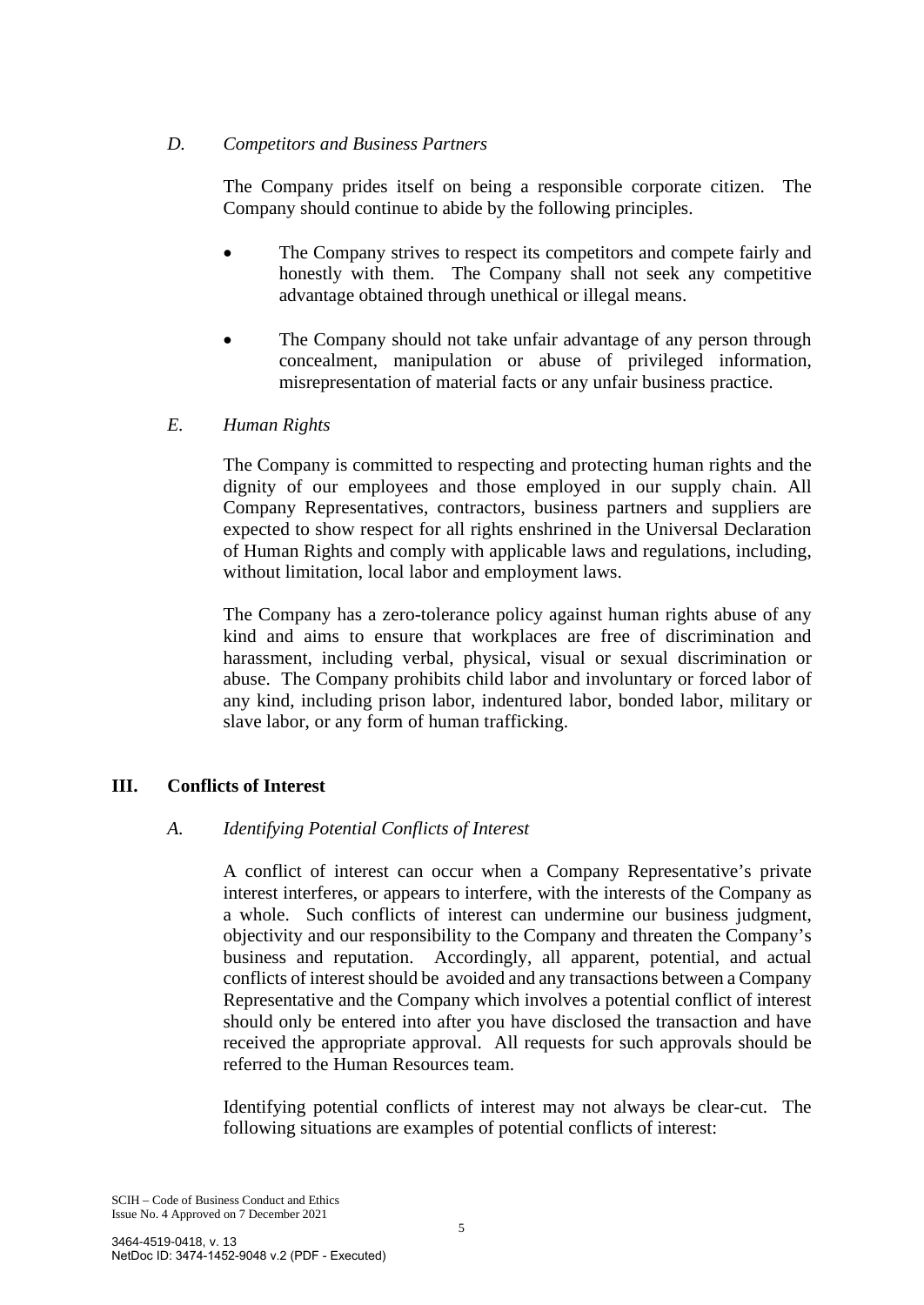• Outside Employment. All employees are bound by our employment contracts to devote all their working time to the Company, hence, no employee should be employed by, serve as a company director of, or provide any services to any outside party without the Company's consent, and especially where that party is a material customer or supplier to, or any competitor of, the Company.

For the avoidance of doubt, this paragraph shall not apply to any nonexecutive directors of the Company.

- Improper Personal Benefits. No Company Representatives should obtain any material (as to him or her) personal benefits or favors because of his or her position with the Company. Please see "Gifts and Entertainment" below for additional guidelines in this area.
- Personal Interests.No Company Representative shall have a direct or indirect personal interest in a transaction involving the Company, except when the interest has been fully disclosed to and approved by the Company.
- Financial Interests. No Company Representative should have a financial interest (ownership or otherwise) in any company that is a material customer, supplier or competitor of the Company, except when the interest has been fully disclosed to and approved by the Company. However, it is not typically considered a conflict of interest (and therefore, prior approval is not required) to have an interest of less than 1% of the outstanding shares of a publicly traded company.
- Loans or Other Financial Transactions. No Company Representative should obtain loans or guarantees of personal obligations from, or enter into any other personal financial transaction with, the Company or any company that is a material customer or supplier to, or any competitor of, the Company. This guideline does not prohibit arms-length transactions with banks, brokerage firms or other financial institutions.
- Service on Boards and Committees. No Company Representative should serve on a board of directors or trustees or on a committee of any entity (whether profit or not-for-profit) whose interests reasonably would be expected to conflict with those of the Company.

 For the avoidance of doubt, this paragraph shall not apply to any non-executive directors of the Company.

Actions of Family Members. The actions of family members outside the workplace may also give rise to the conflicts of interest described above because they may influence a Company Representative's objectivity in making decisions on behalf of the Company. For purposes of this Code, "family members" include your spouse or life-partner, brothers, sisters and parents, in-laws and children whether such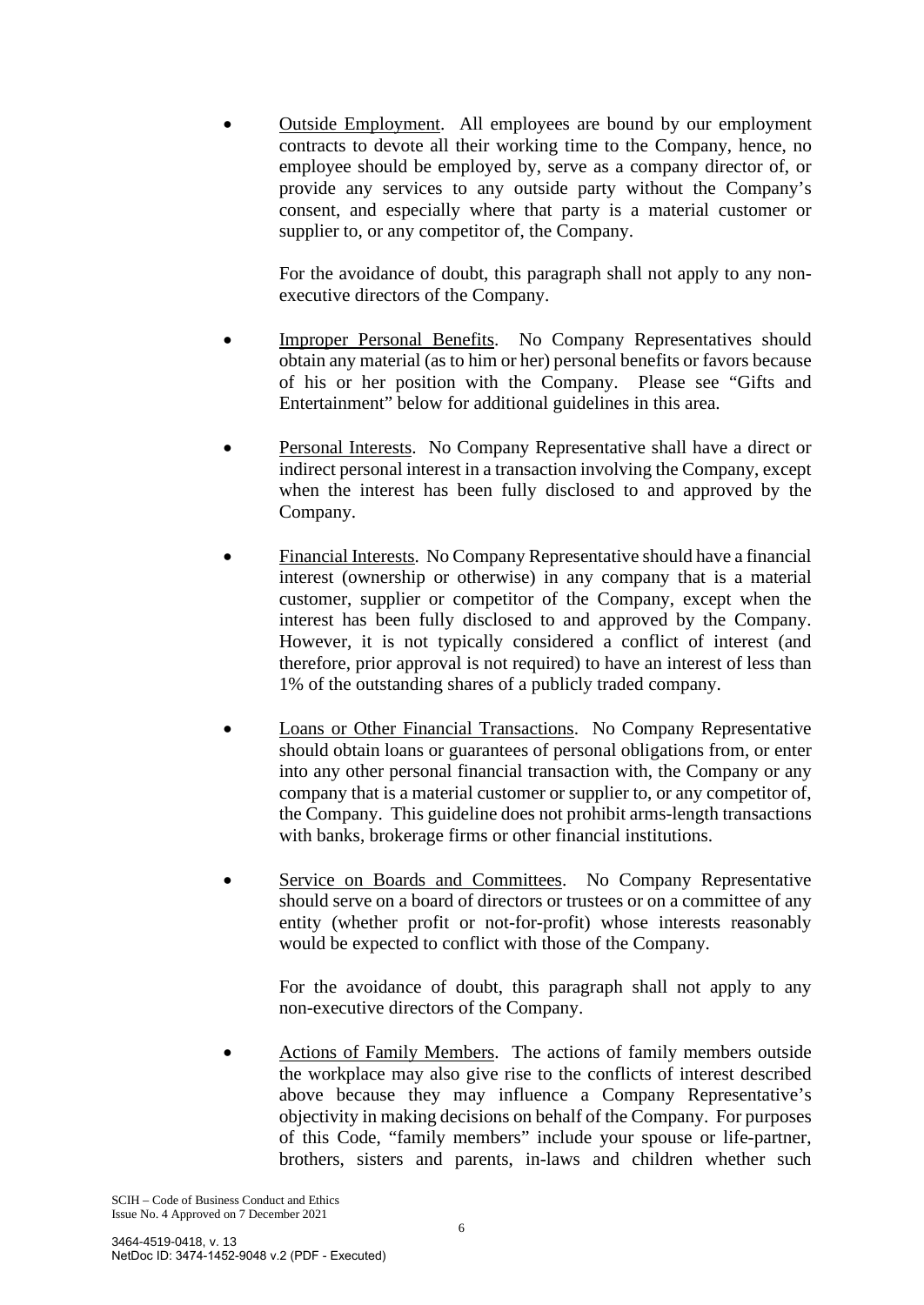relationships are by blood or adoption. Please see "Family Members Working in the Industry" below for additional guidelines in this area.

• Outside Activity. No Company Representative shall engage in any outside activity (including any paid or unpaid appointment, employment or engagement of whatever type) that materially detracts from or interferes with the performance of his or her services to the Company.

For the avoidance of doubt, this paragraph shall not apply to any non-executive directors of the Company.

Personal Conduct. In their dealings with internal parties (such as other employees, officers and directors of the Company) and external parties (such as patrons or employees, officers, directors, contractors and shareholders of customers, suppliers, vendors and investors), Company Representatives should conduct themselves in accordance with our community's standards of integrity, honesty and good morals and should avoid any act involving moral turpitude or any act that may adversely affect the image or reputation of the Company.

For purposes of this Code, a customer is a "material" customer if such customer has made payments to the Company in the past year in excess of US\$200,000 or 5% of the customer's gross revenues, whichever is greater. A supplier is a "material" supplier if such supplier has received payments from the Company in the past year in excess of US\$200,000 or 5% of the supplier's gross revenues, whichever is greater. A competitor is a "material" competitor if such competitor competes in the Company's line of business and has annual gross revenues from such line of business in excess of US\$10,000,000. For purposes of this Code, Melco International Development Limited and its subsidiaries including Melco Resorts & Entertainment Limited are not considered to be "material" competitors, suppliers or patrons.

#### *B. Disclosure of Conflicts of Interest*

The Company requires that Company Representatives disclose any situations that reasonably would be expected to give rise to a conflict of interest. If you suspect that you may have a conflict of interest, or something that others could reasonably perceive as a conflict of interest, you must report it to the Human Resources team. The Human Resources team will work with you to determine whether you have a conflict of interest, or will direct your report to the appropriate department in the Company, and, if a conflict is determined to exist, you will be assisted in determining how best to address the conflict. Conflicts of interest are not automatically prohibited, and in many cases can be avoided or resolved if they are disclosed and appropriate steps are taken to manage the conflict or appearance of conflict. If a significant conflict exists and cannot be resolved, the Code may only be waived in limited and exceptional circumstances, as described in "Waivers of this Code" above.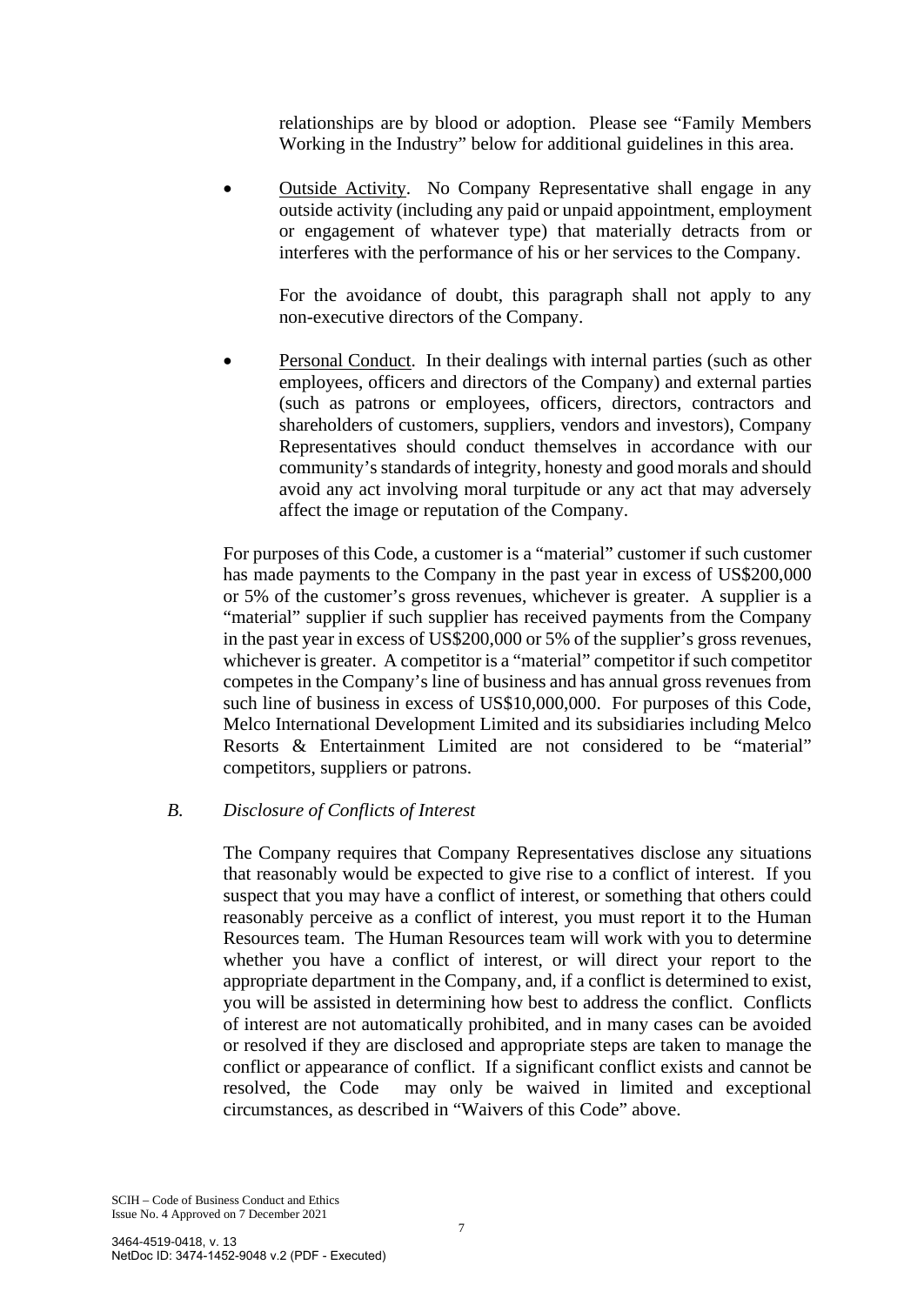## *C. Family Members Working in the Industry*

You may find yourself in a situation where (i) your Family Member is a competitor, supplier, guest, patron, visitor or tenant of the Company or is employed by one or (ii) your Family Member is also employed by the Company. Such situations are not prohibited, but they call for extra sensitivity to security, confidentiality and potential conflicts of interest.

There are several factors to consider in assessing such a situation. Among them: the relationship between the Company and the other person or company; the nature of your responsibilities at the Company and those of the other person or company; and the access each of you has to confidential information of the Company or of the other person or company. Such a situation, however harmless it may appear to you, could arouse suspicions among your colleagues that might affect your working relationships. The very appearance of a conflict of interest can create problems, regardless of the propriety of your behavior.

To remove any such doubts or suspicions, you must disclose your specific situation to the Human Resources team to assess the nature and extent of any concern and how it can be resolved. In some instances, any risk to the Company's interests is sufficiently remote that the Human Resources team may only remind you to guard against inadvertently disclosing Company confidential information and not to be involved in decisions on behalf of the Company that involve the other person.

## *D. Presence in Gaming Areas*

In general, employees of the Company's gaming operations may only enter the gaming areas operated by the Company in the course of their normal work activities. Employees should refer to and strictly comply with the policies of the relevant business units related to access to gaming areas. Employees of nongaming operations and their guests may enter gaming areas operated by the Company but they may not engage in gaming activities in such venues.

## **IV. Corporate Opportunities**

Employees, officers and directors owe a duty to the Company to advance its legitimate interests when the opportunity to do so arises and employees, officers and directors are prohibited from (a) taking for themselves personally opportunities that are discovered through the use of the Company's corporate property or information or such persons' position at the Company; (b) using the Company's corporate property or information, or such persons' position at the Company for personal gain; and (c) competing with the Company; provided that, in the case of directors, the obligations above, including such prohibitions as set out in (a), (b) and (c) are subject to any applicable provisions in the Amended and Restated Memorandum and Articles of Association of the Company (the "**Articles**") and provided further that, if the Board determines that the Company will not pursue an opportunity that relates to the Company's business, such employee may do so, after notifying the Board of intended actions in order to avoid any appearance of conflict of interest.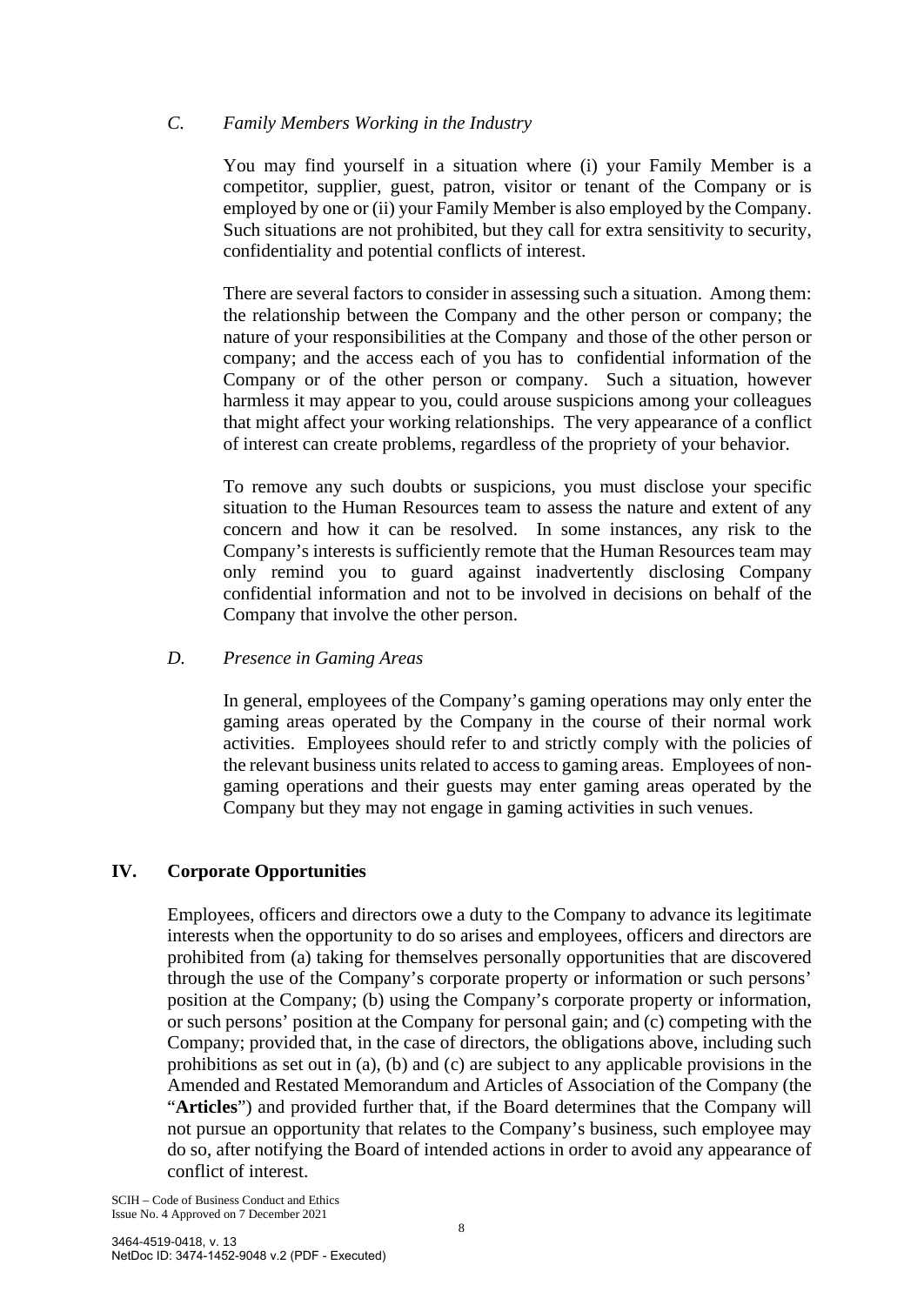## **V. Gifts and Entertainment**

The giving and receiving of gifts is a worthwhile and acceptable business practice when performed within the boundaries set forth by this Code and applicable laws and regulations. Appropriate business gifts and entertainment are welcome courtesies designed to build relationships and understanding among business partners. However, gifts and entertainment should not compromise, or appear to compromise, your ability to make objective and fair business decisions.

When you are providing a gift, entertainment or other accommodation in connection with Company business, you must do so in a manner that is in good taste and without excessive expense. Except for complimentary goods and services customarily provided to patrons in the ordinary course of the Company's business, you may not furnish or offer to furnish any gift that is of more than token value or that goes beyond the common courtesies associated with accepted business practices. You should follow the below guidelines, and the specific policy that the Company or the Human Resources team may from time to time prescribe for giving or receiving gifts, in determining when it is appropriate to give or receive gifts and when prior written approval from the Human Resources team is required. It is your obligation to observe and comply with such guidelines and policy, and seek the required approval in all situations including in the specific examples given in A to E of this section.

You must be particularly sensitive in considering a gift or entertainment for an official, as such expenditures are subject to strict rules and regulations under the laws of the United States, the Macau Special Administrative Region and the Hong Kong Special Administrative Region of the People's Republic of China, the Philippines, Taiwan, Japan and other jurisdictions where the Company operates. As described in Section IX.B of this Code, any expenditures or benefits conferred upon officials must comply with the requirements of the U.S. Foreign Corrupt Practices Act (the "**FCPA**") under the U.S. rules and the anti-corruption laws of other relevant jurisdictions.<sup>[1](#page-8-0)</sup> A gift or entertainment that may be construed as a bribe, kickback or other improper payment may not be given under any circumstances. You are referred to the Company's Ethical Business Practice Program ("**EBPP**") and related guidelines for additional information regarding requirements of the FCPA as well as anti-corruption guidelines setting out applicable local laws and custom in various jurisdictions in which the Company may operate (the "**Anti-Corruption Guidelines**").

Our suppliers and tenants likely have gift and entertainment policies of their own. You must be careful never to provide a gift or entertainment that you know violates or could violate any counterparty's gift and entertainment policy.

It is your responsibility to use good judgment in this area. As a general rule, you may give or receive gifts or entertainment to or from patrons or suppliers, who do not meet

<span id="page-8-0"></span><sup>&</sup>lt;sup>1</sup> Such anti-corruption laws include but are not limited to the (a) Prevention of Bribery Ordinance (Chapter 201 of the Laws of Hong Kong) under the Hong Kong rules, (b) Law no. 19/2009 on the Prevention and Suppression of Bribery in the Private Sector, Articles 337 to 339 of the Macau Criminal Code and Law no. 10/2014 The System for the Prevention and Suppression of Corrupt Practices in Foreign Trade, under the Macau rules, and (c) Anti-Graft and Corrupt Practices Act, the Revised Penal Code and the Code of Conduct and Ethical Standards for Public Officials and Employees under the Philippine rules.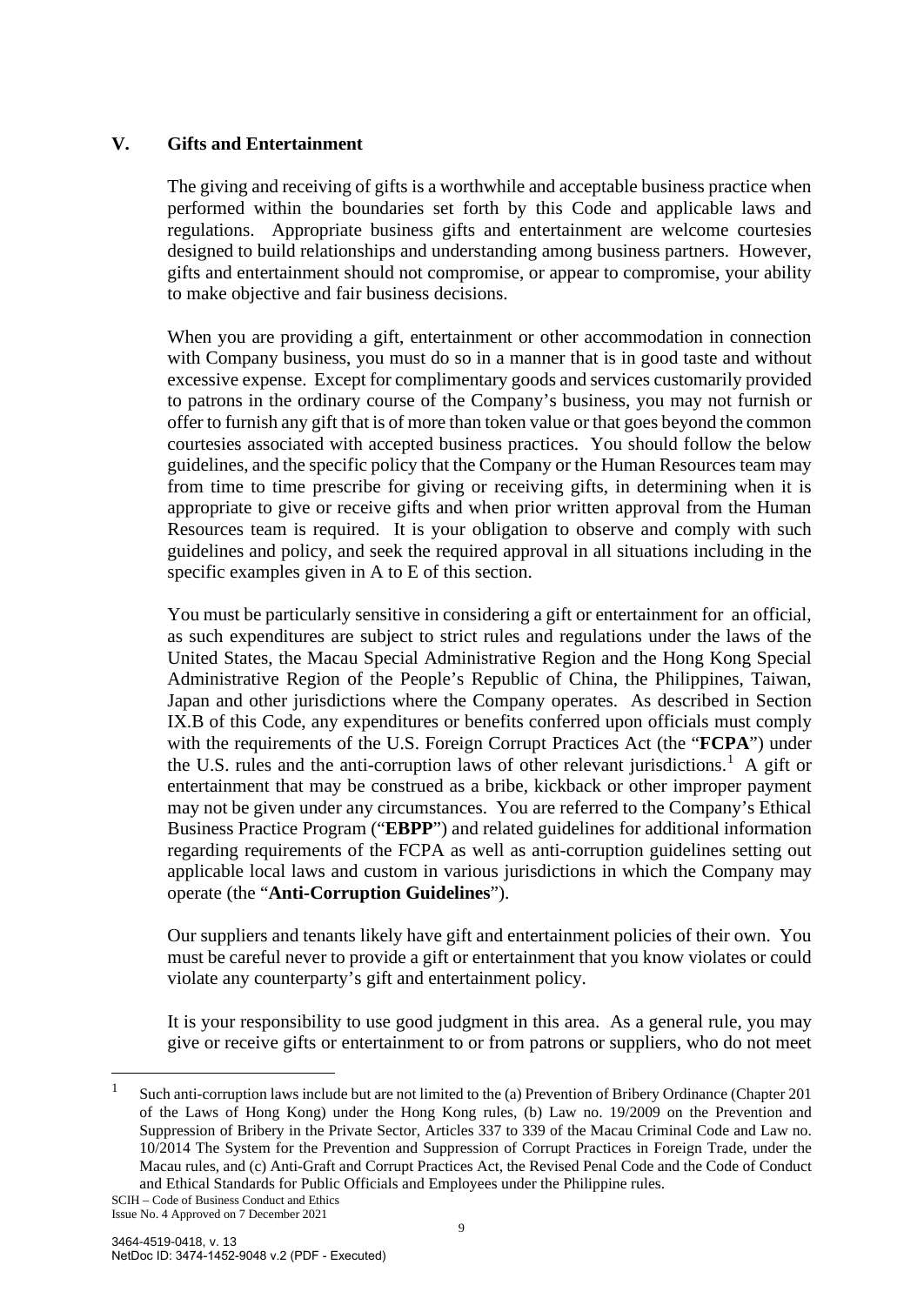the definition of an official, only if the value of such gift or entertainment is not excessive and such gift or entertainment would not be viewed as an inducement to or reward for any particular business decision. All gifts and entertainment expenses should be accurately accounted for and documented on expense reports, including the nature and purpose of the expenditure. The following specific examples may be helpful:

- *A. Meals and Entertainment.* You may occasionally accept or give meals, refreshments or other entertainment if:
	- The items are of reasonable value;
	- The purpose of the meeting or attendance at the event is business related; and
	- The expenses would be paid by the Company as a reasonable business expense if not paid for by another party.

Entertainment of reasonable value may include food and tickets for sporting and cultural events if they are generally offered to other patrons, suppliers or vendors.

Subject to further restrictions and requirements as may be specified in the Company's Anti-Corruption Guidelines, any gifts or entertainment for Officials above HKD/MOP1,500 (or the equivalent in other currency, the "**Gift Limit**") must be pre-approved before the gift or entertainment is provided or received by your supervisor who is to first consult with the Ethical Business Adviser of the Melco group ("**EBA**") before granting approval. If any unplanned gift and/or entertainment expense above the Gift Limit is incurred (without the necessary pre-approval set forth above due to the unavailability of your supervisor and EBA), you must submit a report, detailing the circumstances of the gift / entertainment provided and the expense incurred, to your supervisor and the EBA and take any other appropriate action following discussions with your supervisor and the Company's Ethical Business Liaison Officer. To avoid the perception that gifts or entertainment for officials may be inappropriately given, employees should avoid giving gifts or entertainment on a frequent basis to any given government official, in particular, if the value of such gifts or entertainment is above the Gift Limit. When calculating the cost of entertainment for officials, the total cost of the event is subject to the Gift Limit (*e.g.*, the combined expense of tickets, food, beverages and travel that exceeds the Gift Limit must be pre-approved). Gift limit for festive seasons ("**Festive**  Limits") may be higher than the Gift Limit specified above. From time to time, the Company may issue (a) special guidelines for gift giving during special festive seasons when gift giving is practiced according to local custom and/or (b) Anti-Corruption Guidelines setting out local laws and custom that may be applicable to gift giving or entertainment for officials in the relevant jurisdiction. Please consult such special guidelines (including "*Guidelines on Festive Gift Giving to Government Officials*") and Anti-Corruption Guidelines that may be authorized to be issued by the Chairman of the Board (the "**Chairman**") from time to time.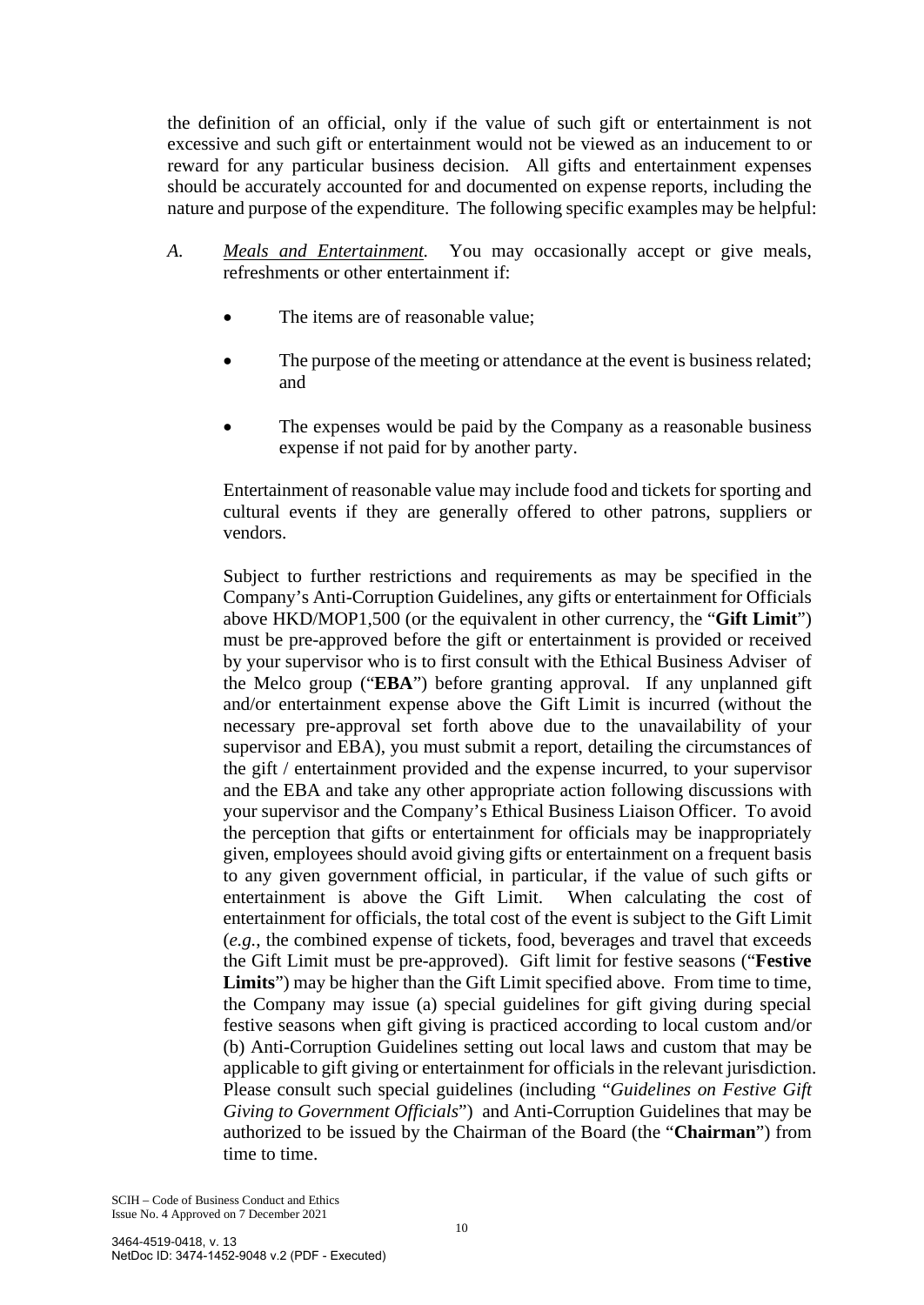- *B. Advertising and Promotional Materials.* You may occasionally accept or give advertising or promotional materials of nominal value.
- *C. Personal Gifts.* You may accept or give personal gifts of reasonable value that are related to recognized special occasions such as a cultural event, celebration or holiday (for example, Chinese New Year, Christmas, Mid-Autumn Festival and Chung Yeung Festival). A gift is also acceptable if it is based on a family or personal relationship and unrelated to the business between the individuals. If you are unsure whether a gift is acceptable, please report the receipt of the gift to the EBA for further guidance. Please also consult special guidelines regarding gift giving and Anti-Corruption Guidelines that may be authorized to be issued by the Chairman from time to time.
- *D. Gifts Rewarding Service or Accomplishment.* You may accept a gift from a civic, charitable or religious organization specifically related to your service or accomplishment.
- *E. Travel.* Any gift that involves regional or international travel shall only be accepted after clearance from the Chairman via the head of the Human Resources team ("**Head of HR**").

These guidelines do not prohibit authorized employees in designated job categories from accepting traditional customer gratuities ("**tips**").

In addition to complying with the above guidelines and the policy issued by the Company or the Human Resources team referred to in this section, you should make every effort to refuse or return a gift that is beyond the permissible guidelines. If it would be inappropriate to refuse a gift or you are unable to return a gift, you should forward the gift to the Human Resources team . The Human Resources team will bring the gift to the attention of the EBA and the gift may be donated to an appropriate community organization or other causes or otherwise disposed of in an appropriate manner.

If you provide any gift, entertainment or other accommodation in connection with the Company's business, you must do so in a manner that is in good taste, without excessive expense and in strict compliance with applicable laws. In particular, Company Representatives should be aware that Macau civil servants have a duty to report the acceptance of any gifts of whatever value to their superiors. In the event the gifts accepted are found to be a direct or indirect advantage to such civil servant, the Company and the Company Representatives may be subject to criminal prosecution and the Company Representative may be subject to disciplinary action, up to and including termination of employment.

## **VI. Confidential, Proprietary Information**

One of the Company's most valuable assets is information. Company Representatives should maintain the confidentiality of information (whether or not it is considered proprietary) entrusted to them not only by the Company, but also by suppliers, patrons and others related to our business. Confidential information includes all non-public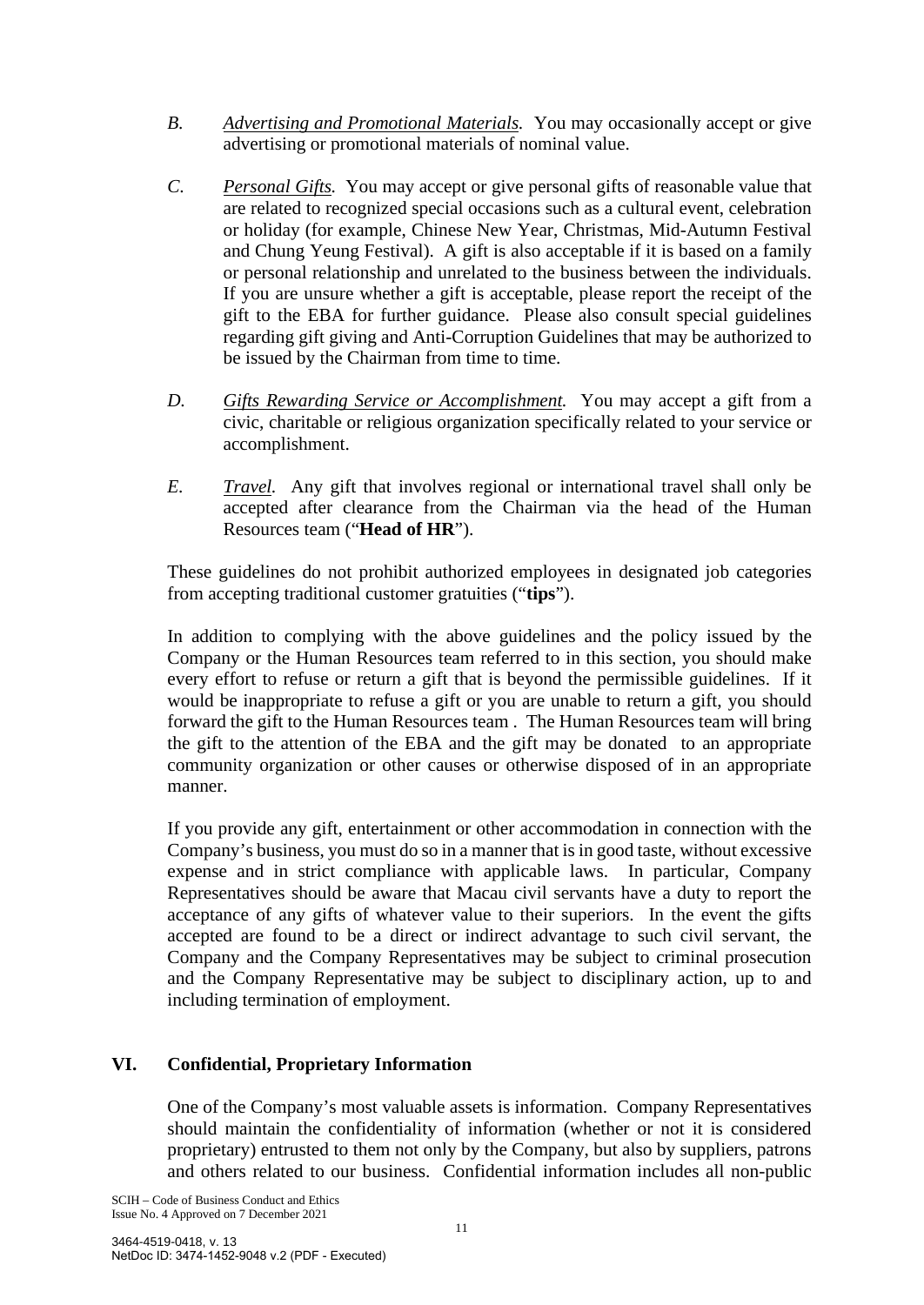information that might be of use to our competitors or harmful to the Company, or its patrons or suppliers, if disclosed. Examples of confidential information include trade secrets, new product or marketing plans, customer lists, research and development ideas, manufacturing processes, or acquisition or divestiture prospects.

Company Representatives should take steps to safeguard confidential information by keeping such information secure, limiting access to such information to those employees who have a "need to know" in order to do their job, and avoiding discussion of confidential information in public areas, for example, in elevators, on planes, and on mobile phones.

Confidential information may be disclosed to others when disclosure is authorized by the Company or legally mandated. The obligation to preserve confidential information is ongoing, even after termination of employment.

For the avoidance of doubt, in the case of directors, the obligations as set forth above are subject to any applicable provisions in the Amended and Restated Memorandum and Articles of Association of the Company (the "Articles").

## **VII. Company Records**

Accurate and reliable records are crucial to our business. Our records are the basis of our earnings statements, financial reports and other disclosures to the public and guide our business decision-making and strategic planning. Company records include booking information, payroll, timecards, travel and expense reports, e-mails, meeting minutes, accounting and financial data, measurement and performance records, electronic data files and all other records maintained in the ordinary course of our business.

All Company records must be complete, accurate and reliable. Undisclosed or unrecorded funds, payments or receipts are inconsistent with our business practices and are prohibited. You are responsible for understanding and complying with our record retention policy.

#### **VIII. Accuracy of Financial Reports and Other Public communications**

As a public company we are subject to various securities laws, regulations and reporting obligations. These laws, regulations and obligations and our policies require the timely disclosure of accurate and complete information regarding the Company's business, financial condition and results of operations. Inaccurate, incomplete or untimely reporting will not be tolerated and can severely damage the Company and result in legal liability.

The Company's principal officers and other personnel working in the Finance team have a special responsibility to ensure that all of our financial disclosures are full, fair, accurate, timely and understandable. These individuals must understand and strictly comply with generally accepted accounting principles and all standards, laws and regulations for accounting and financial reporting of transactions, estimates and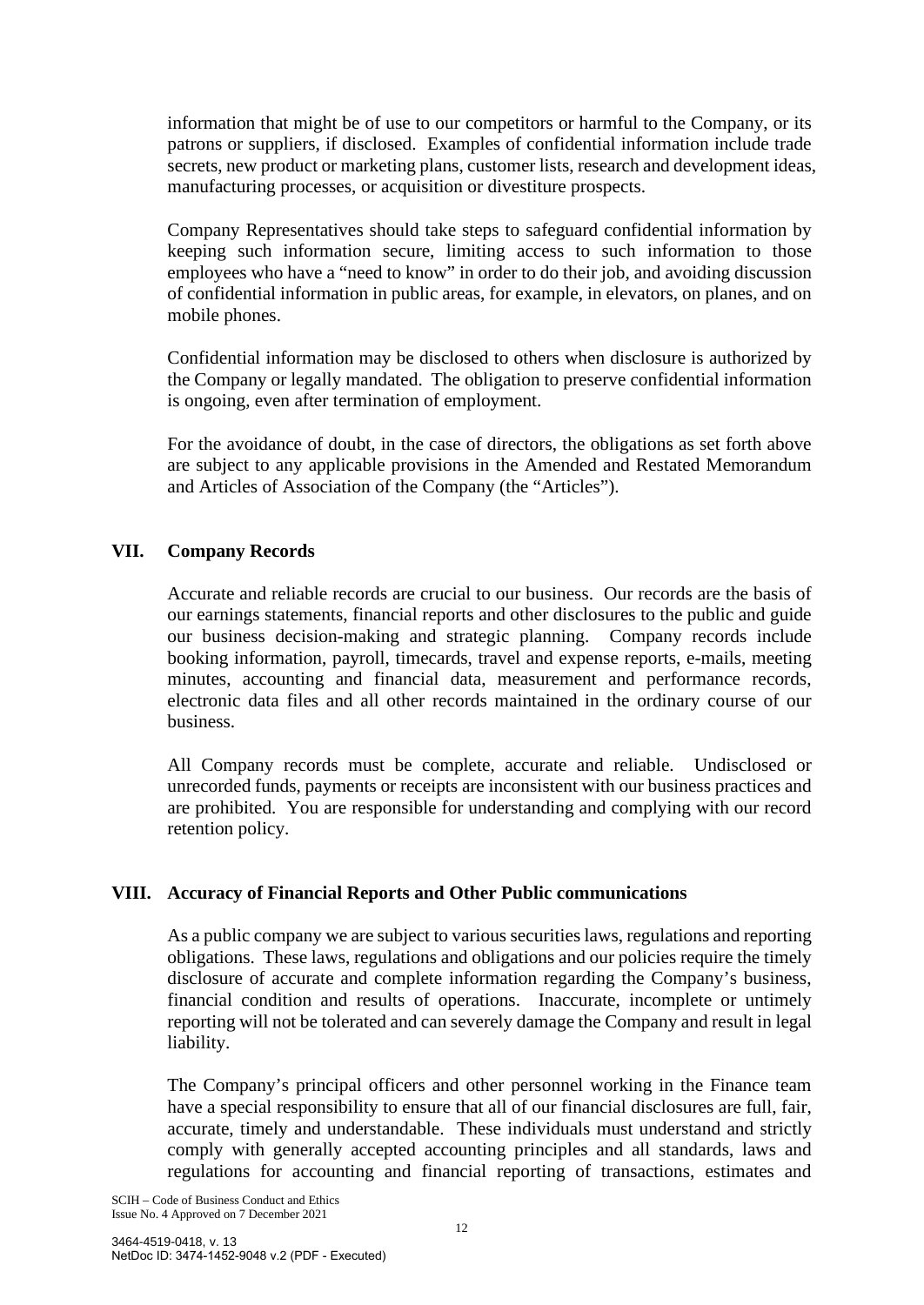forecasts. This policy applies to all public disclosure of material information about the Company, including written disclosures, oral statements, visual presentations, press conferences and media calls. Please read the Company's Disclosure Controls and Procedures and Guidelines for Corporate Communication and Continuous Disclosure for more information.

In addition, U.S. federal securities law requires the Company to maintain accurate internal books and records and to devise and maintain an adequate system of internal accounting controls. The Securities and Exchange Commission ("**SEC**") has supplemented the statutory requirements by adopting rules that can impose liability on the Company for any inaccuracies in its books and records, even if not material and even if inadvertent. In addition, individuals can be liable for (1) falsifying records or accounts subject to the above requirements and (2) making any materially false, misleading, or incomplete statement to an accountant in connection with an audit or any filing with the SEC. These provisions reflect the SEC's intent to discourage officers, directors, and other persons with access to the Company's books and records from taking action that might result in the communication of materially misleading financial information to the investing public.

## **IX. Compliance with Laws, Rules and Regulations**

Each Company Representative has an obligation to comply with all laws, rules and regulations applicable to the Company's business. These include, but are not limited to, laws covering bribery and kickbacks, copyrights, trademarks and trade secrets, information privacy, insider trading, illegal political contributions, antitrust prohibitions, foreign corrupt practices, offering or receiving gratuities, environmental hazards, employment discrimination or harassment, occupational health and safety, false or misleading financial information and misuse of corporate assets. These laws also include foreign laws and require our employees to report any event that may affect the suitability of our foreign subsidiary as a licensed gaming operator, or its direct or indirect shareholders, directors or employees, to conduct a gaming business in that jurisdiction, and to provide all information required by the local gaming regulators pursuant to their supervisory authority of our gaming business in the jurisdiction. Any such required report by regulatory authorities should be first communicated to the Human Resources team unless the law specifically requires confidentiality from the employee.

You are expected to understand and comply with all laws, rules and regulations that apply to your job or position with the Company. It is the Company's policy to abide by the national and local laws of our host nations and communities. The fact that in some countries certain standards of conduct are legally prohibited, but these prohibitions are not enforced in practice, or their violation is not subject to public criticism or censure, will not excuse any illegal action .

#### *A. Compliance with Insider Trading Laws*

Company Representatives are prohibited from trading in the stock or other securities of the Company while in possession of material nonpublic information about the Company. In addition, Company Representatives are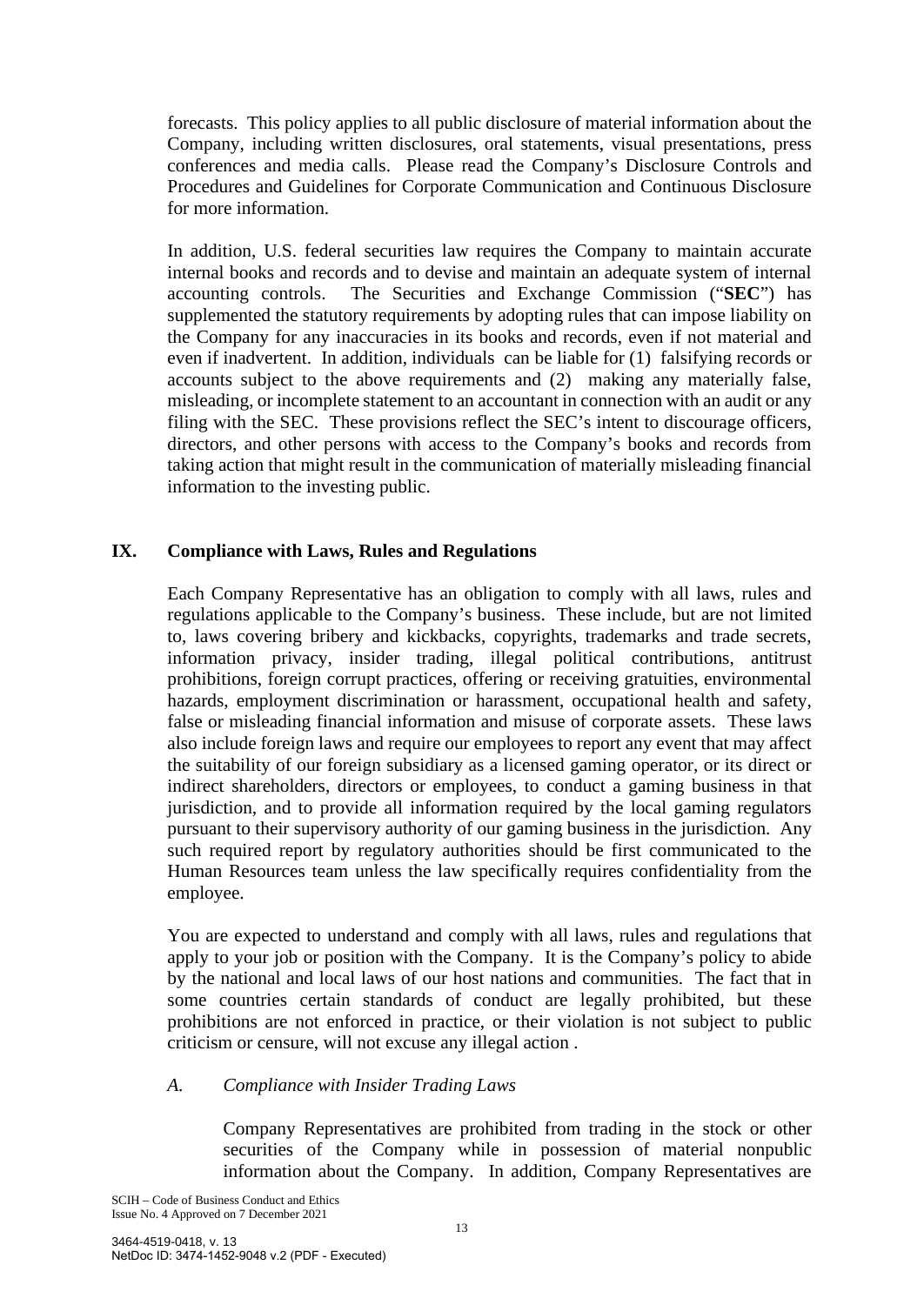prohibited from recommending, "tipping" or suggesting that anyone else buy or sell stock or other securities of the Company on the basis of material non-public information. Company Representatives who obtain material nonpublic information about another company in the course of their employment or position with the Company are prohibited from trading in the stock or securities of the other company while in possession of such information or "tipping" others to trade on the basis of such information. Violation of insider trading laws can result in severe fines and criminal penalties, as well as disciplinary action by the Company, up to and including termination of employment.

Please refer to the Company's Policy for the Prevention of Insider Trading for more information.

#### *B. Anti-Corruption laws*

The jurisdiction(s) in which the Company is operating or developing its business has specific anti-corruption laws (collectively, the "**Anti-Corruption Laws**" or "ACL"). In addition to the compliance of the ACL by the operating entity or the Company's local business, the employees of the entity or business are also required to observe the ACL. Any violation of the ACL by such entity or employees may affect not only the entity or the employees. The Company and its directors and management may also have potential liability. Generally, the ACL covers domestic corruption in public and private sectors but in some jurisdictions, the laws extend to corrupt practices of foreign public officials.

Please refer to the EBPP for the Company's policy on anti-corruption.

#### *C. Anti-Corruption Guidelines*

The Chairman may authorize the issuance of Anti-Corruption Guidelines, from time to time, which set out the relevant local laws and custom relating to anticorruption practices in various jurisdictions in which the Company operates. The Company has zero tolerance for bribery and corruption. Please consult the Anti-Corruption Guidelines for restrictions and requirements that may be applicable in the jurisdiction(s) in which the Company operates.

#### *D. Compliance with Laws against Money Laundering and Terrorist Financing*

The Company is committed to operating lawfully and ethically and expects all Company Representatives and third parties acting on the Company's behalf to conduct all aspects of their business with integrity and in compliance with all applicable laws, including financial crime laws. Company Representatives are prohibited from engaging in any efforts that facilitate money laundering or terrorist financing, whether conducted directly or indirectly through a third party, and Company Representatives must always seek to conduct business only with persons and entities that are engaged in legitimate and lawful business activity.

The Company has put in place due diligence processes that include checking reputable databases to know its Company Representatives and third parties the Company does business with, including patrons, suppliers, and vendors. These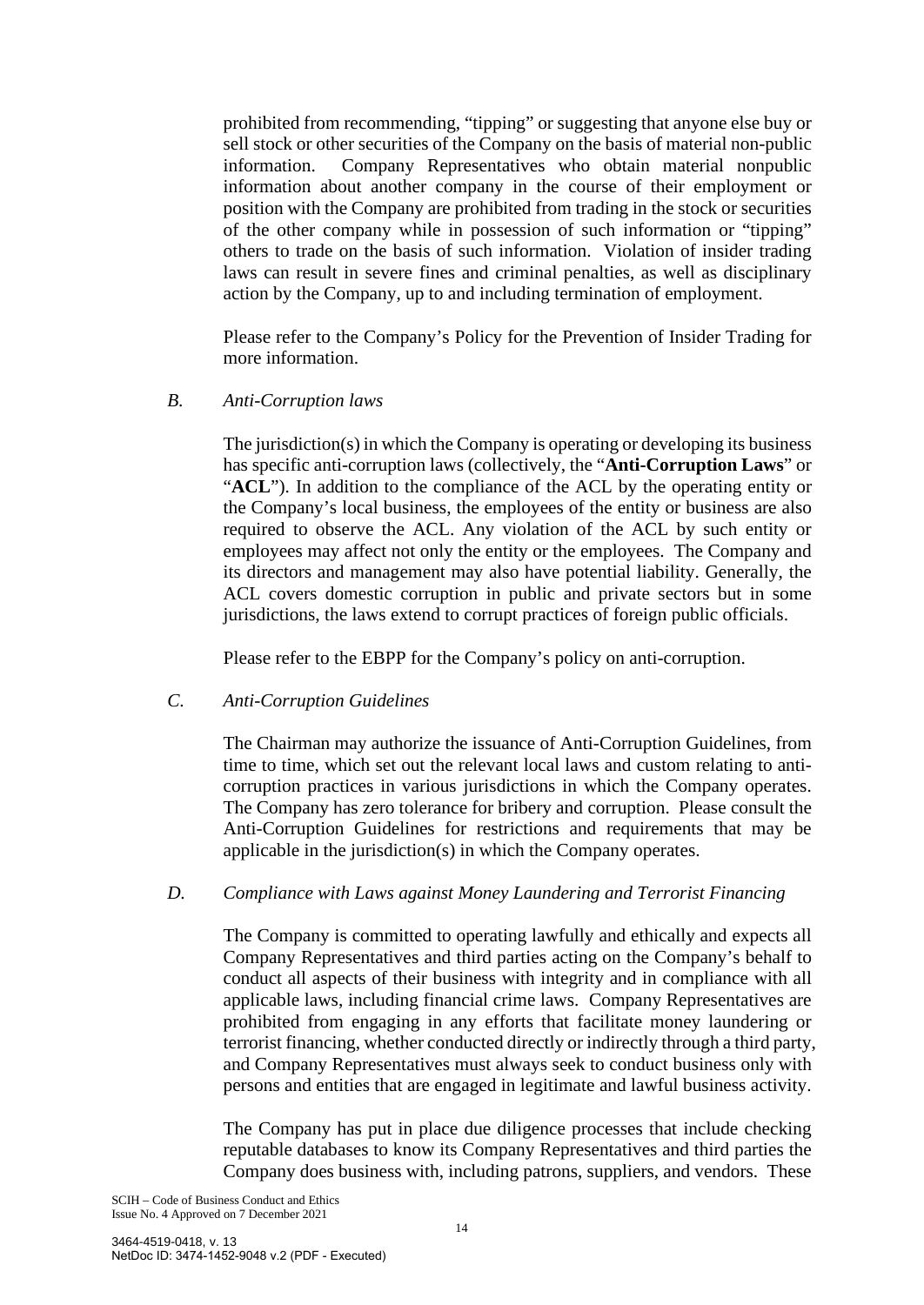due diligence processes include verifying that such parties are not subject to sanctions pronounced by relevant authorities. Company Representatives responsible for conducting this due diligence are required to follow the Company's established due diligence procedures, including appropriate documentation of the due diligence procedures performed. Violation of laws against money laundering and terrorist financing can result in severe fines and criminal penalties, as well as disciplinary action by the Company, up to and including termination of employment. In addition, Company Representatives should comply with the Company's Corporate Anti-Money Laundering and Counter-Terrorist Financing Policy.

#### **X. Fair Dealing**

The Company's success depends on building productive relationships with one another and third parties based on honesty, integrity, ethical behavior and mutual trust. Every Company Representative should endeavor to deal fairly with each of our patrons, suppliers, competitors and other employees. No Company Representative should take unfair advantage of anyone through manipulation, concealment, abuse of privileged information, misrepresentation of material facts, or any other unfair-dealing practices.

## **XI. Protection and Proper Use of Assets**

Proper and efficient use of Company, supplier, customer and other third party assets, such as electronic communication systems, information (proprietary or otherwise), material, facilities and equipment, as well as intangible assets, is each employee's responsibility. Company Representatives must not use such assets for personal profit for themselves or others. In addition, Company Representatives must act in a manner to protect such assets from loss, damage, misuse, theft, removal and waste. Finally, employees must ensure that such assets are used only for legitimate business purposes. However, in limited instances, Company assets may be used for other purposes approved by management

#### **XII. Certification**

Every director, officer and employee of the Company is required to certify his or her compliance with this Code when he or she joins the Company, and thereafter on annual basis, by completing the "Certification of Compliance" attached as the Schedule to this Code.

## **XIII. Conclusion**

This Code of Business Conduct and Ethics contains general guidelines for conducting the business of the Company consistent with the highest standards of business ethics. If you have any questions about these guidelines, please contact the Human Resources team. We expect all Company employees to adhere to these standards. For the avoidance of doubt, this Code of Business Conduct and Ethics does not amend, limit or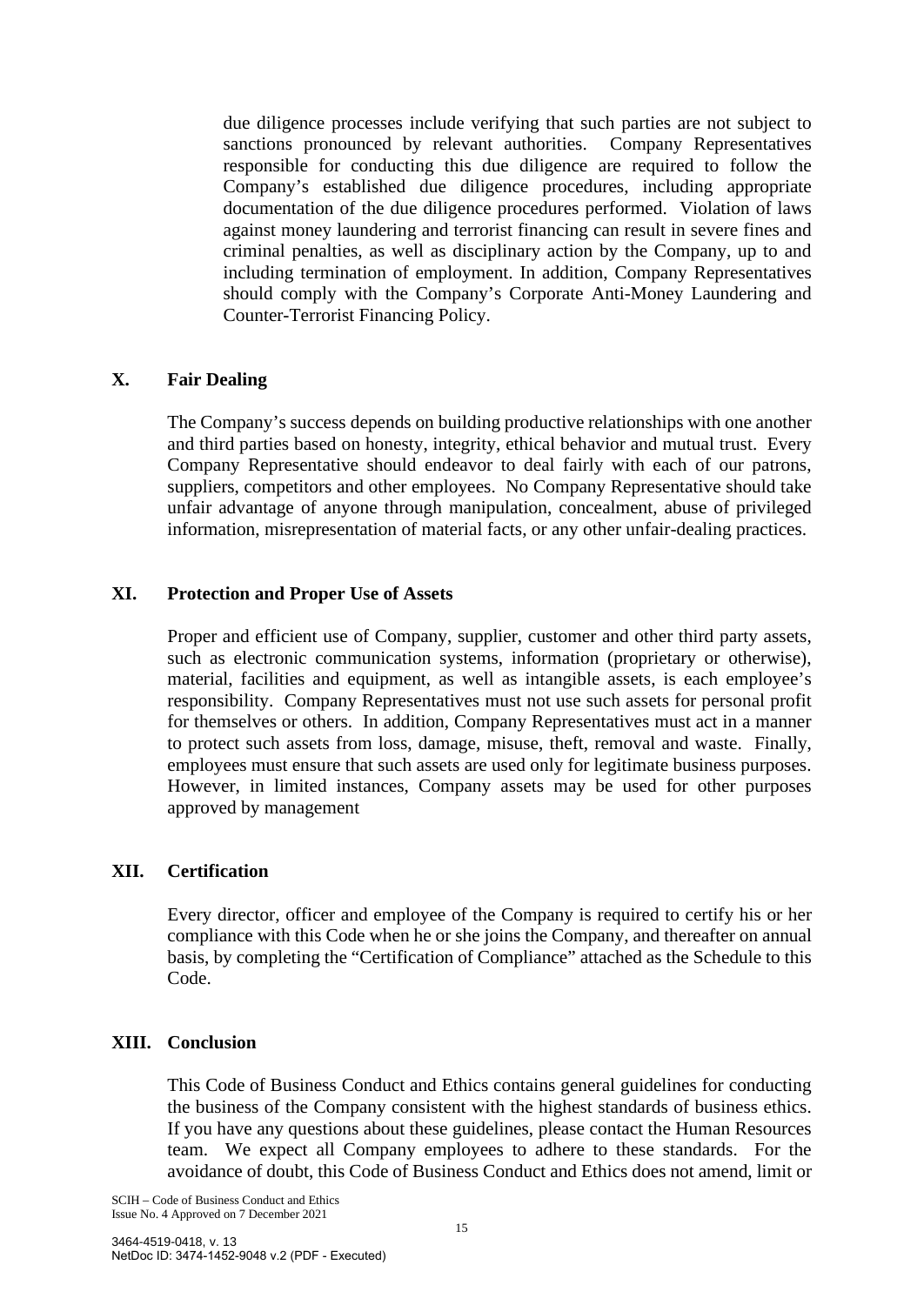otherwise change any of your rights and obligations under any other applicable bylaws, agreements or policies, including the Articles and the Amended and Restated Shareholders' Agreement, dated as of 16 October, 2018, by and among MCO Cotai Investments Limited, New Cotai, LLC, Melco Resorts & Entertainment Limited and the Company.

This Code of Business Conduct and Ethics shall be our "code of ethics" within the meaning of Section 406 of the Sarbanes-Oxley Act of 2002 and the rules promulgated thereunder.

This Code does not in any way constitute an employment contract or an assurance of continued employment. It is for the sole and exclusive benefit of the Company and may not be used or relied upon by any other party. The Company may modify or repeal the provisions of this Code or adopt a new Code at any time it deems appropriate, with or without notice.

## **XIV. Code Review**

After the initial approval of this Code by the Company's Board of Directors (the "**Board**"), the Nominating and Corporate Governance Committee has been delegated authority and responsibility from the Board to review and approve amendments to this Code, when and where appropriate, in order to ensure its effectiveness. Upon any approval of an amendment of this Code, the Nominating and Corporate Governance Committee shall report such approval and amendment to the Board.

#### **XV. Related Policies**

Please ensure that when complying with this Policy you also comply with all relevant policies and guidelines, including but not limited to:

- Ethical Business Practices Program
- Policy for the Prevention of Insider Trading
- Document Retention Policy
- Corporate Anti-Money Laundering and Counter-Terrorist Financing Policy
- Melco Guidelines
	- o Guidelines on Festive Gift Giving to Government Officials
	- o Gifts Policy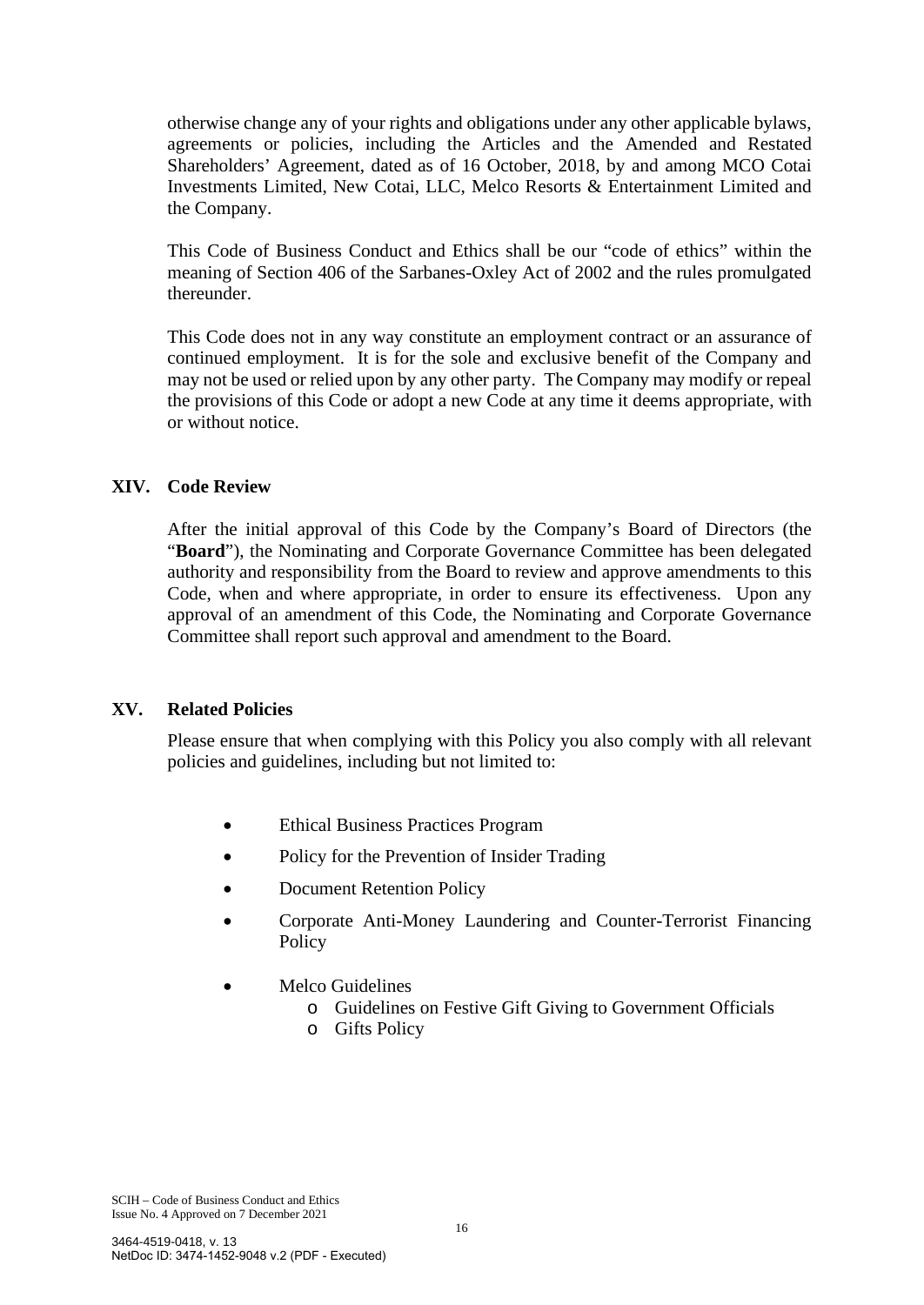Issue No. 4 Approved by: Nominating and Corporate Governance Committee Approval Date: 7 December 2021

Certified to be a true copy by Company Secretary

Signature: [Signed by Tim Sung]

## **REVISION HISTORY**

| <b>ISSUE</b> | <b>DATE APPROVED</b> | <b>APPROVED BY</b> | <b>PAGES REVISED</b> | ND VR.                                      |
|--------------|----------------------|--------------------|----------------------|---------------------------------------------|
|              | 17 October 2018      | Board              | N/A                  | 3442-9092-1224y.9                           |
|              | 10 December 2019     | NCGC <sub>1</sub>  | & 16                 | 1, 5, 7, 9, 10, 13, 15   3442-9092-1224v.12 |
|              | 8 December 2020      | <b>NCGC</b>        | $1-8$ , 10 $-18$     | 3464-4519-0418v.9                           |
|              | 7 December 2021      | NCGC               | $2, 5, 10-11, 14-17$ | 3464-4519-0418v.13                          |